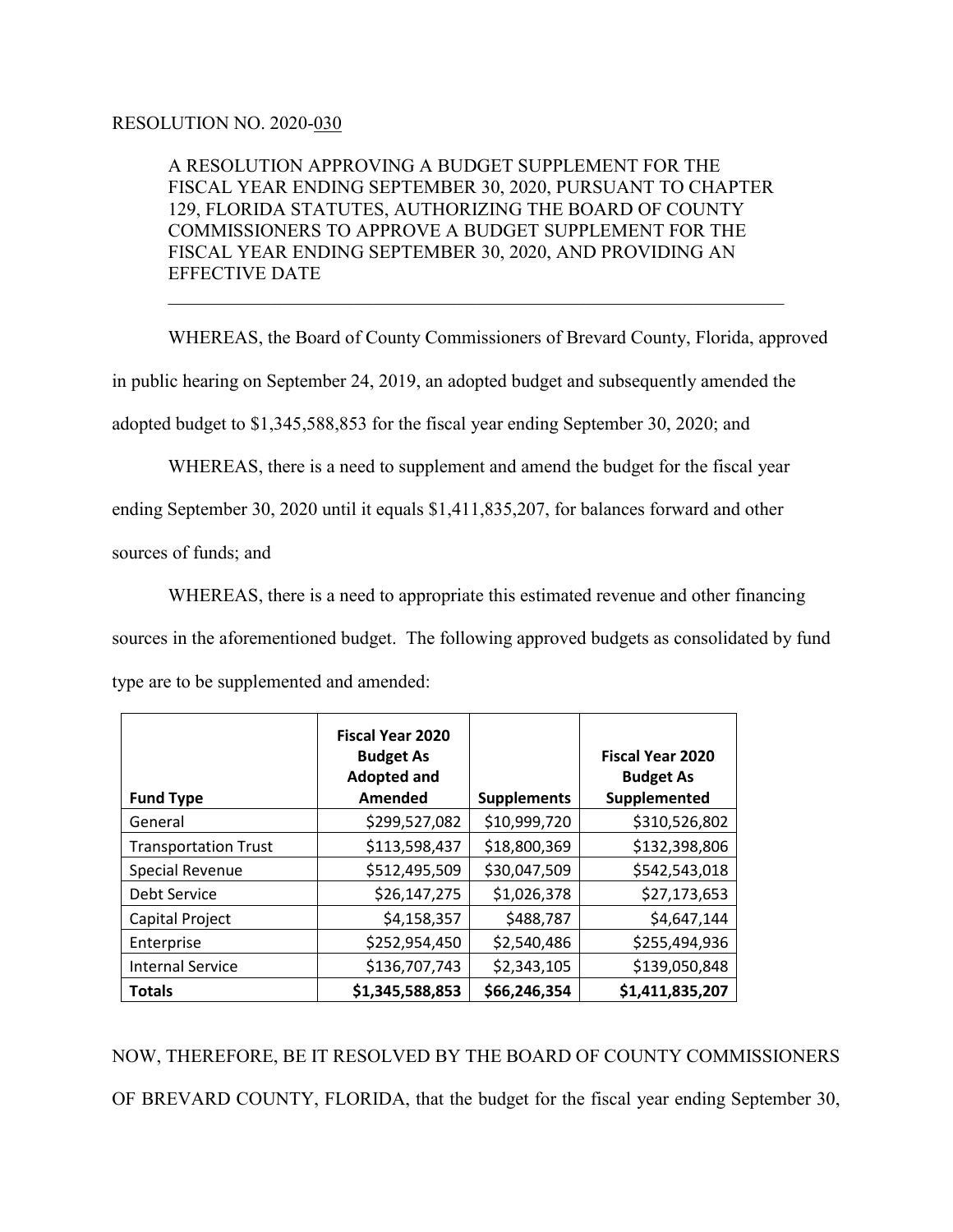20120, be supplemented and amended by \$66,246,354 increasing the previous budget from \$1,345,588,853 to \$1,411,835,207 as provided by Chapter 129, Florida Statutes, and appropriating such in various funds and accounts as indicated by the Supplement Budget Change entries.

The County Manager (as the County Budget Officer) is directed to execute these changes and to make such adjustments as are necessary to carry out the intent of this resolution.

DONE, ORDERED AND ADOPTED THIS 7th DAY OF APRIL A.D., 2020. ATTEST:

## BRYAN LOBER, CHAIR BOARD OF COUNTY COMMISSIONERS BREVARD COUNTY, FLORIDA

 $\mathcal{L}_\text{G}$ 

As Approved by the Board on April 7, 2020

SCOTT ELLIS, CLERK  $(S E A L)$ 

 $\overline{\phantom{a}}$  , which is a set of the set of the set of the set of the set of the set of the set of the set of the set of the set of the set of the set of the set of the set of the set of the set of the set of the set of th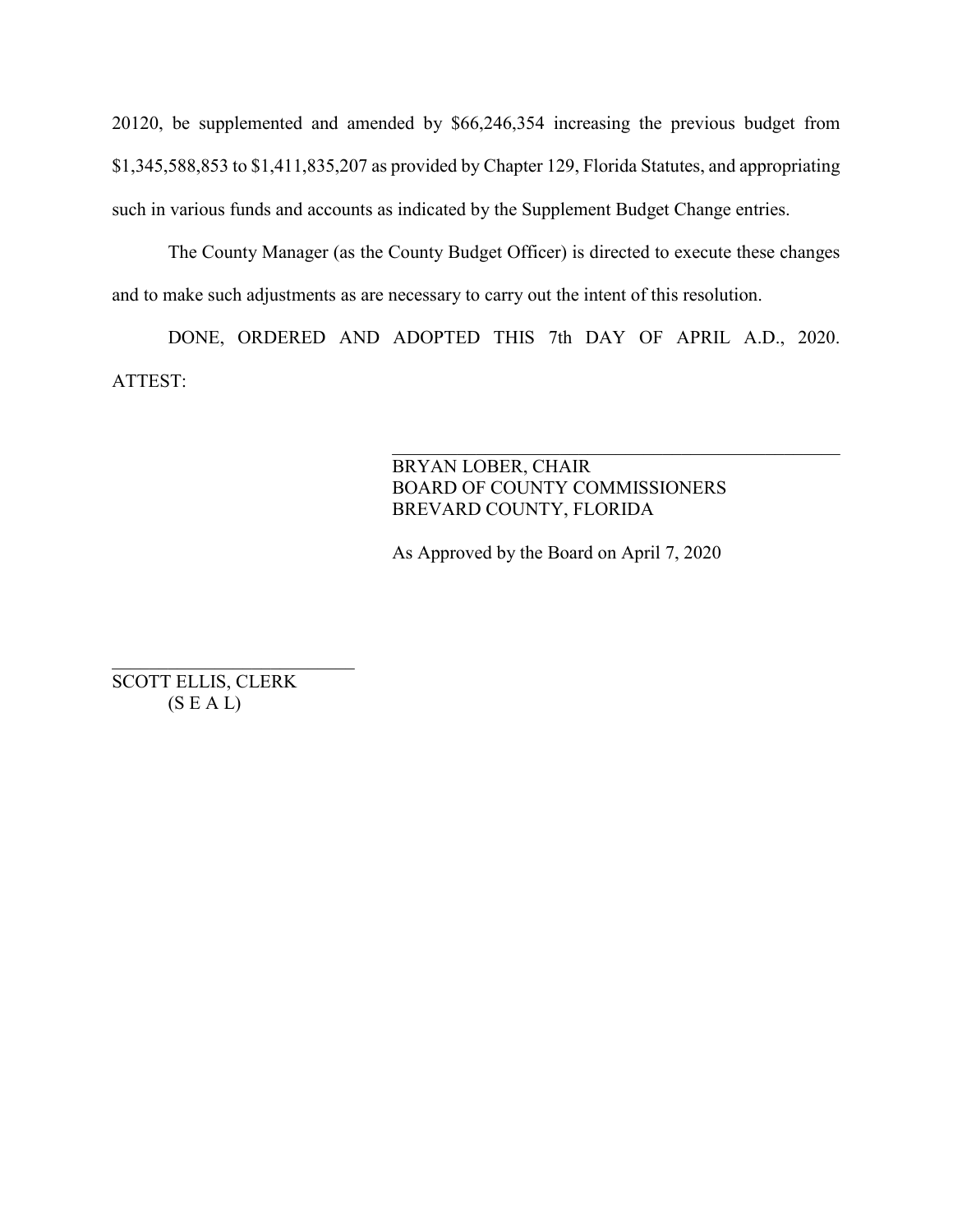#### **NOTICE OF PUBLIC HEARING SUPPLEMENTING FISCAL YEAR 2019-2020 BREVARD COUNTY BUDGET**

The Brevard County Board of County Commissioners will consider supplements to the Fiscal Year 2019-2020 County budget at its regular Board meeting to be held on Tuesday, April 7<sup>th</sup>, 2020 5:00 PM at the Commission Meeting Room of the Brevard County Government Center, 2725 Judge Fran Jamieson Way, Viera, Florida

### **Summary of Proposed Changes in Revenue and Appropriations to be Considered April 7th, 2020: Third Quarter Fiscal Year 2019-2020**

#### **Total Budgets as Previously Adopted and Amended**

| <b>Fund Type</b>              | Amount          |
|-------------------------------|-----------------|
| <b>General Funds</b>          | \$299,527,082   |
| <b>Transportation Funds</b>   | \$113,598,437   |
| <b>Special Revenue Funds</b>  | \$512,495,509   |
| Debt Service Funds            | \$26,147,275    |
| <b>Capital Projects Funds</b> | \$4,158,357     |
| <b>Enterprise Funds</b>       | \$252,954,450   |
| <b>Internal Service Funds</b> | \$136,707,743   |
| <b>Total</b>                  | \$1,345,588,853 |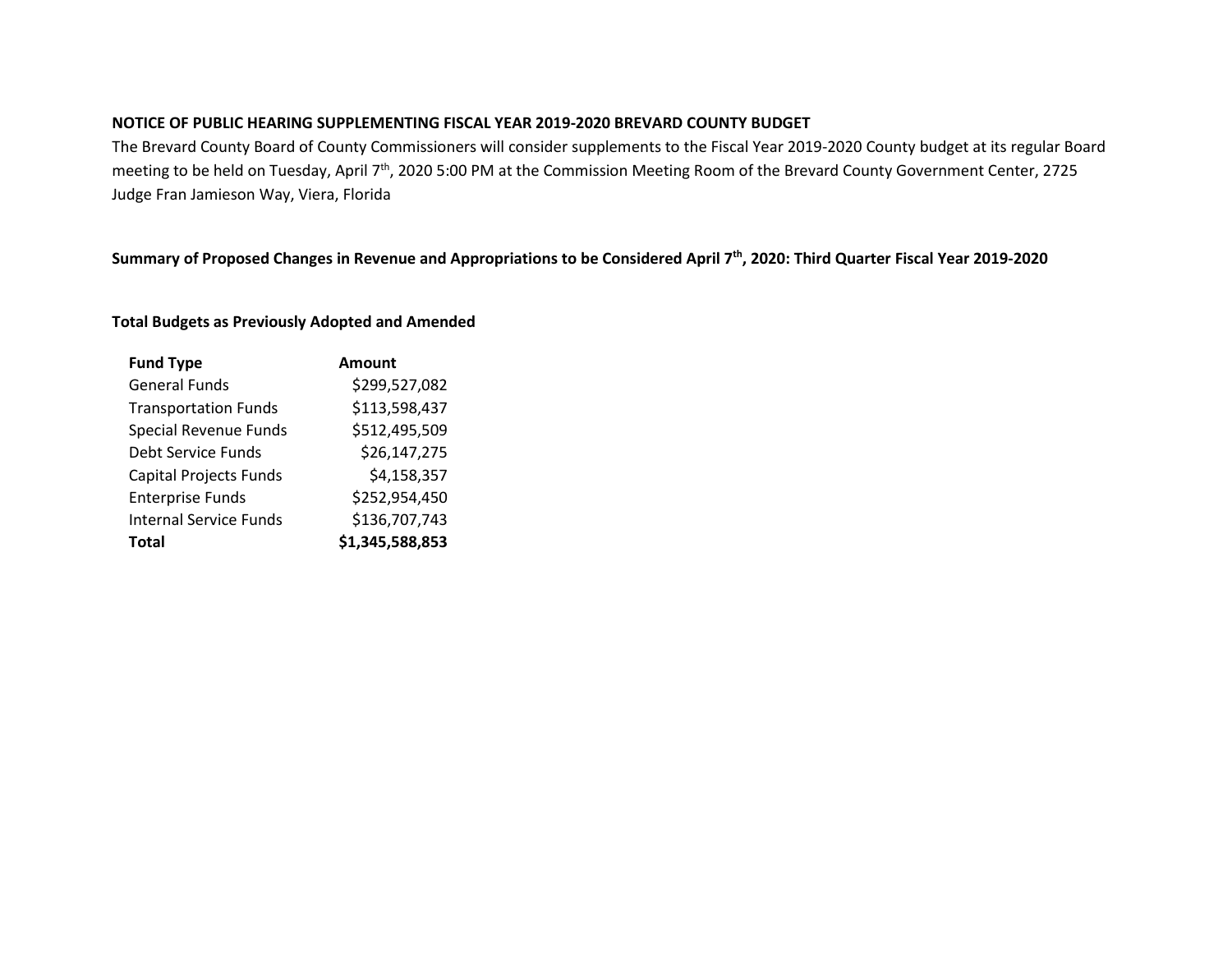# **Changes in Revenues and Other Sources by Category**

|                                            |                      |                |                      | <b>Debt</b>    |                       |                   | Internal       |                     |
|--------------------------------------------|----------------------|----------------|----------------------|----------------|-----------------------|-------------------|----------------|---------------------|
|                                            |                      | Transportation | <b>Special</b>       | <b>Service</b> | Capital               | <b>Enterprise</b> | <b>Service</b> | <b>Total of All</b> |
| Category                                   | <b>General Funds</b> | <b>Funds</b>   | <b>Revenue Funds</b> | <b>Funds</b>   | <b>Projects Funds</b> | <b>Funds</b>      | <b>Funds</b>   | <b>Funds</b>        |
| Taxes                                      | \$0                  | \$0            | \$0                  | \$0            | \$0                   | \$0               | \$0            | \$0                 |
| License and<br>Permits                     | \$0                  | \$0            | \$1,500,000          | \$0            | \$0                   | \$0               | \$0            | \$1,500,000         |
| Intergovernmental<br>Revenue               | \$1,327,008          | \$0            | \$525,345            | \$0            | \$0                   | \$0               | \$0            | \$1,852,353         |
| Charges for<br><b>Services</b>             | $-$12,000$           | \$109,763      | \$0                  | \$0            | \$0                   | \$0               | \$0            | \$97,763            |
| <b>Fines and Forfeits</b>                  | \$0                  | \$0            | \$0                  | \$0            | \$0                   | \$0               | \$0            | \$0                 |
| <b>Miscellaneous</b><br>Revenue            | \$654,235            | \$7,728        | \$611,207            | \$0            | \$0                   | \$0               | \$0            | \$1,273,170         |
| Statutory<br><b>Reduction (Less</b><br>5%) | $-599,061$           | $-55,874$      | $-$131,827$          | \$0            | \$0                   | \$0               | \$0            | $-$236,762$         |
| <b>Total Revenue</b>                       | \$1,870,182          | \$111,617      | \$2,504,725          | \$0            | \$0                   | \$0               | \$0            | \$4,486,524         |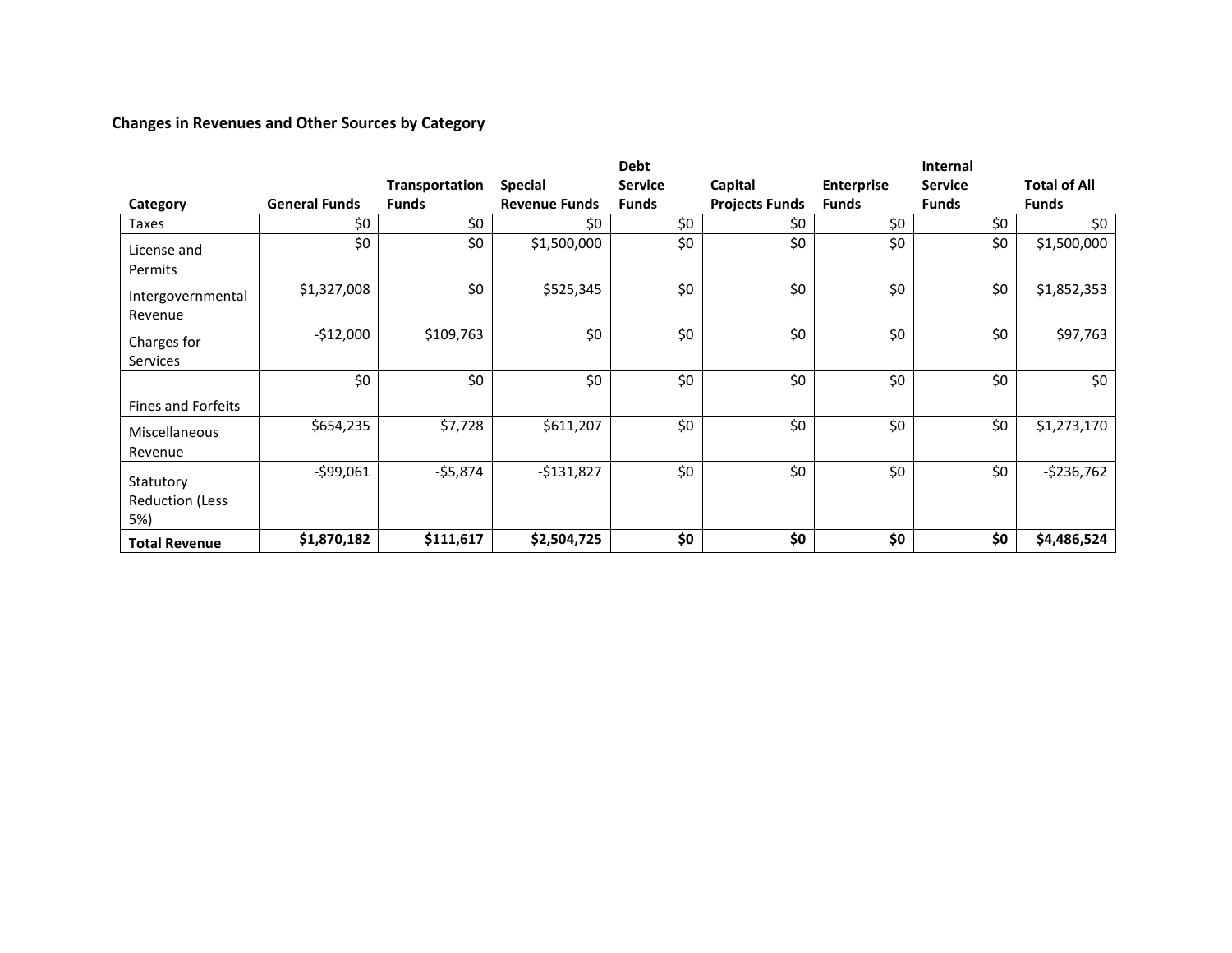| <b>Category - Other</b><br><b>Sources</b>      | <b>General Funds</b> | Transportation<br><b>Funds</b> | <b>Special</b><br><b>Revenue Funds</b> | <b>Debt</b><br><b>Service</b><br><b>Funds</b> | Capital<br><b>Projects Funds</b> | <b>Enterprise</b><br><b>Funds</b> | <b>Internal</b><br><b>Service</b><br><b>Funds</b> | <b>Total of All</b><br><b>Funds</b> |
|------------------------------------------------|----------------------|--------------------------------|----------------------------------------|-----------------------------------------------|----------------------------------|-----------------------------------|---------------------------------------------------|-------------------------------------|
| <b>Balance Forward</b>                         | \$8,872,641          | \$15,236,580                   | \$25,849,927                           | \$1,026,378                                   | \$488,787                        | \$2,540,486                       | \$1,778,105                                       | \$55,792,904                        |
| Intrafund/Interfund<br>Transfers               | \$0                  | \$3,452,172                    | \$1,692,857                            | \$0                                           | \$0                              | \$0                               | \$565,000                                         | \$5,710,029                         |
| Debt Proceeds &<br>Other                       | \$256,897            | \$0                            | \$0                                    | \$0                                           | \$0                              | \$0                               | \$0                                               | \$256,897                           |
| <b>Total Revenue -</b><br><b>Other Sources</b> | \$9,129,538          | \$18,688,752                   | \$27,542,784                           | \$1,026,378                                   | \$488,787                        | \$2,540,486                       | \$2,343,105                                       | \$61,759,830                        |

| Category -           |              |                       | <b>Special</b> | <b>Debt</b>    | Capital         |                   | <b>Internal</b> |                     |
|----------------------|--------------|-----------------------|----------------|----------------|-----------------|-------------------|-----------------|---------------------|
| Revenue and          | General      | <b>Transportation</b> | Revenue        | <b>Service</b> | <b>Projects</b> | <b>Enterprise</b> | <b>Service</b>  | <b>Total of All</b> |
| <b>Other Sources</b> | <b>Funds</b> | Funds                 | Funds          | Funds          | <b>Funds</b>    | Funds             | Funds           | Funds               |
| Totals               | \$10,999,720 | \$18,800,369          | \$30,047,509   | \$1,026,378    | \$488,787       | \$2,540,486       | \$2,343,105     | \$66,246,354        |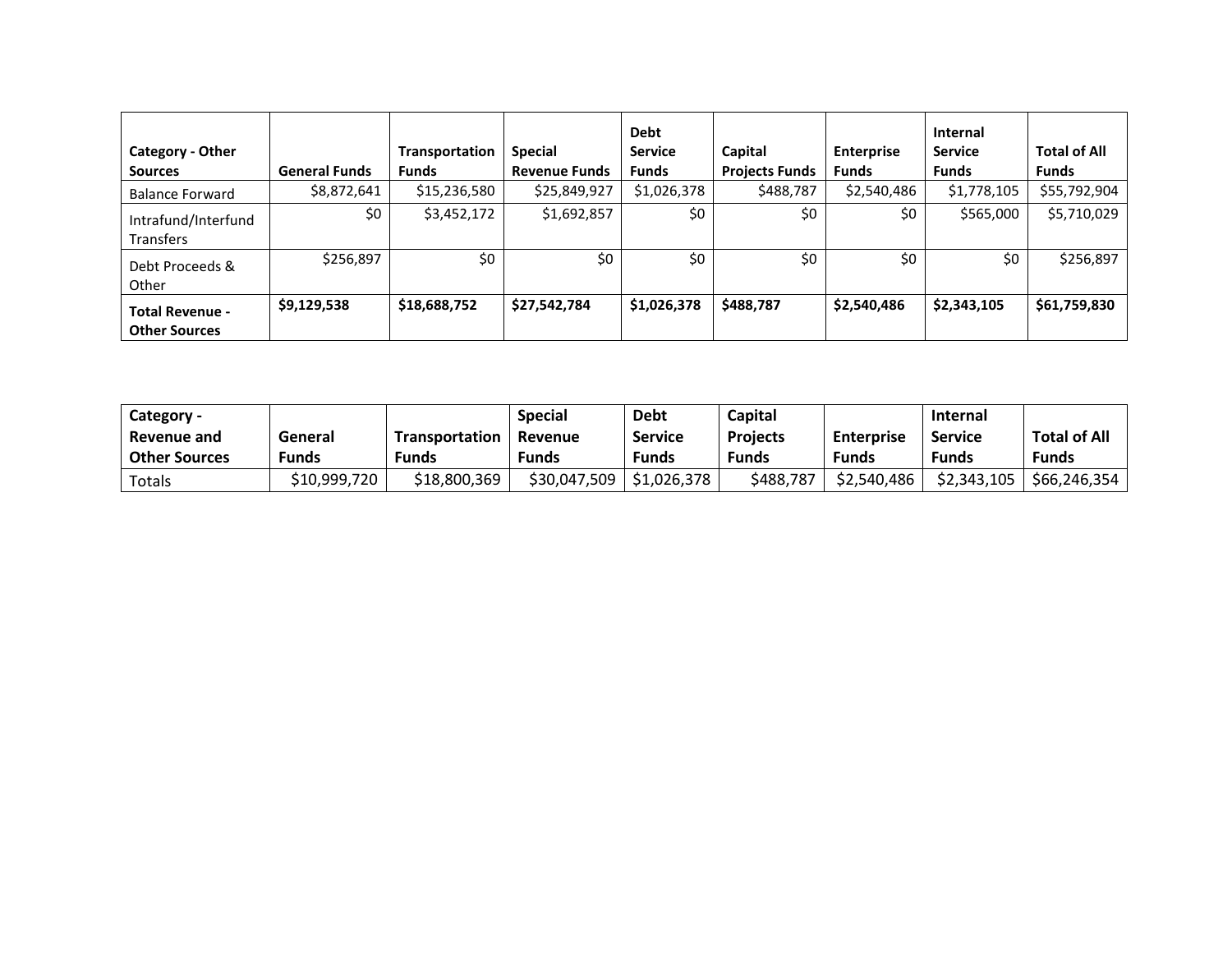# **Changes in Appropriation by Function**

|                             |                      |                |                      | <b>Debt</b>    |                       |                   | Internal       |                     |
|-----------------------------|----------------------|----------------|----------------------|----------------|-----------------------|-------------------|----------------|---------------------|
|                             |                      | Transportation | <b>Special</b>       | <b>Service</b> | Capital               | <b>Enterprise</b> | <b>Service</b> | <b>Total of All</b> |
| <b>Function</b>             | <b>General Funds</b> | <b>Funds</b>   | <b>Revenue Funds</b> | <b>Funds</b>   | <b>Projects Funds</b> | <b>Funds</b>      | <b>Funds</b>   | <b>Funds</b>        |
| General                     |                      |                |                      |                |                       |                   |                |                     |
| Government                  | \$2,536,566          | $-531,171$     | \$0                  | \$0            | \$0                   | \$0               | \$602,028      | \$3,107,423         |
| <b>Public Safety and</b>    |                      |                |                      |                |                       |                   |                |                     |
| <b>Courts</b>               | \$539,703            | \$0            | \$3,530,379          | \$0            | \$18,274              | \$0               | \$0            | \$4,088,356         |
| Physical                    |                      |                |                      |                |                       |                   |                |                     |
| <b>Environment</b>          | \$580,945            | \$0            | \$3,574,001          | \$0            | \$80,043              | $-$1,265,026$     | \$0            | \$2,969,963         |
| <b>Transportation</b>       | \$390,609            | \$17,531,102   | \$399,000            | \$0            | \$0                   | $-$128,966$       | \$0            | \$18,191,745        |
| <b>Economic</b>             |                      |                |                      |                |                       |                   |                |                     |
| <b>Environment</b>          | \$2,055              | \$0            | \$1,157,042          | \$0            | \$0                   | \$0               | \$0            | \$1,159,097         |
| <b>Human Services</b>       | \$93,826             | \$0            | \$8,507,630          | \$0            | \$0                   | \$0               | \$0            | \$8,601,456         |
| <b>Culture/Recreation</b>   | $-$ \$928,325        | \$0            | \$5,765,451          | \$0            | -\$92,658             | \$0               | \$0            | \$4,744,468         |
| <b>Interfund Transfers</b>  |                      |                |                      |                |                       |                   |                |                     |
|                             | \$7,282,442          | \$0            | \$1,504,958          | \$0            | \$614,494             | \$0               | \$0            | \$9,401,894         |
| <b>Transfers to Charter</b> |                      |                |                      |                |                       |                   |                |                     |
| <b>Officers</b>             | \$0                  | \$0            | \$0                  | \$0            | \$0                   | \$0               | \$0            | \$0                 |
| <b>Debt Service</b>         | \$0                  | \$0            | \$0                  | \$496,972      | \$0                   | $-53,741$         | \$0            | \$493,231           |
| <b>Reserves</b>             | \$501,899            | \$1,300,438    | \$5,609,048          | \$529,406      | $-$131,366$           | \$3,938,219       | \$1,741,077    | \$13,488,721        |
| Other                       | \$0                  | \$0            | \$0                  | \$0            | \$0                   | \$0               | \$0            | \$0                 |

|                 |                      |                       |                      | <b>Debt</b>    |                       |                   | <b>Internal</b> |              |
|-----------------|----------------------|-----------------------|----------------------|----------------|-----------------------|-------------------|-----------------|--------------|
|                 |                      | <b>Transportation</b> | <b>Special</b>       | <b>Service</b> | Capital               | <b>Enterprise</b> | <b>Service</b>  | Total of All |
| <b>Function</b> | <b>General Funds</b> | Funds                 | <b>Revenue Funds</b> | <b>Funds</b>   | <b>Projects Funds</b> | Funds             | <b>Funds</b>    | <b>Funds</b> |
| Total           |                      |                       |                      |                |                       |                   |                 |              |
| Appropriations  | \$10,999,720         | \$18,800,369          | \$30,047,509         | \$1,026,378    | \$488,787             | \$2,540,486       | \$2,343,105     | \$66,246,354 |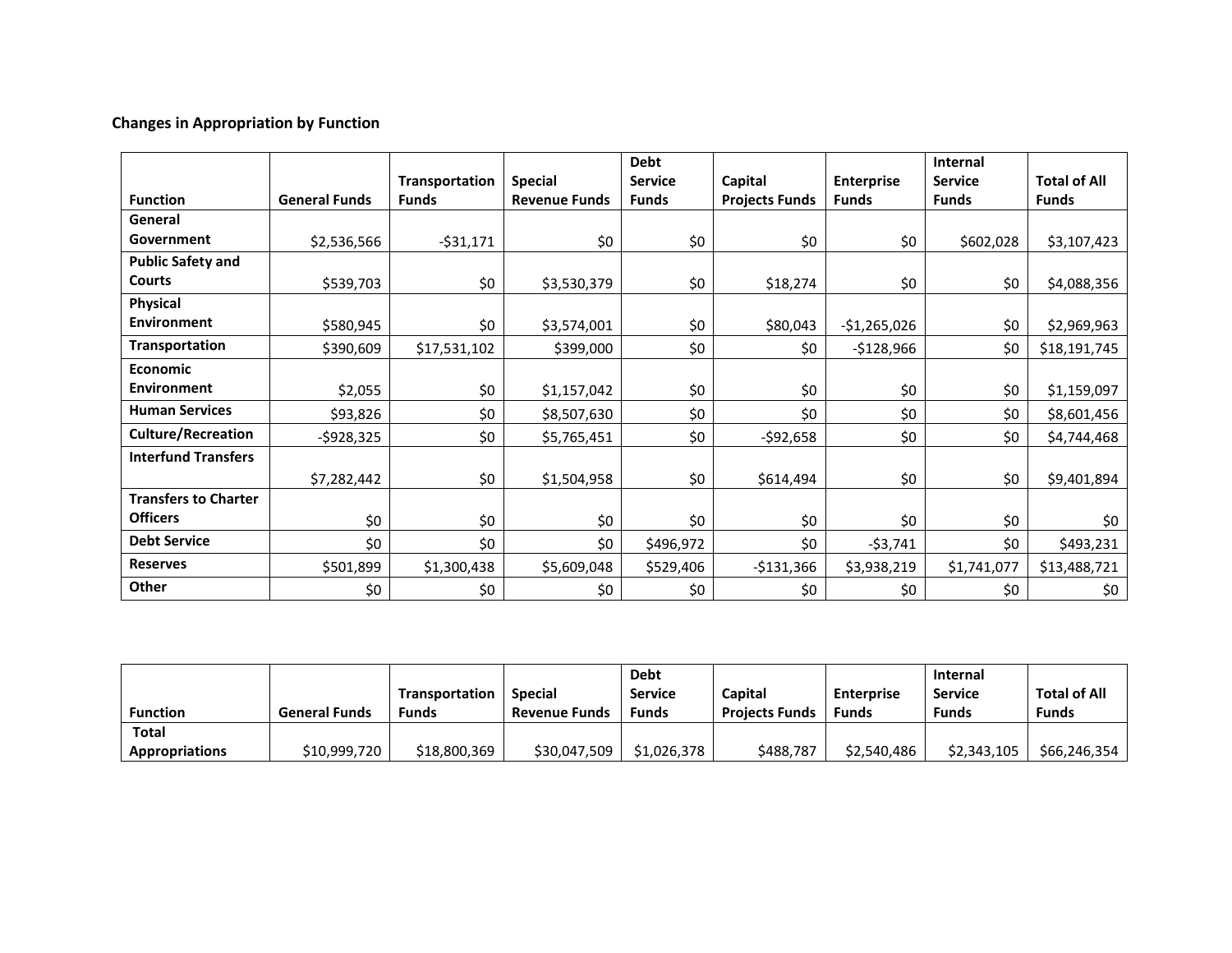### **Total Budget as Amended and Supplemented**

| <b>Fund Type</b>              | Amount          |
|-------------------------------|-----------------|
| <b>General Funds</b>          | \$310,526,802   |
| <b>Transportation Funds</b>   | \$132,398,806   |
| <b>Special Revenue Funds</b>  | \$542,543,018   |
| <b>Debt Service Funds</b>     | \$27,173,653    |
| <b>Capital Projects Funds</b> | \$4,647,144     |
| <b>Enterprise Funds</b>       | \$255,494,936   |
| <b>Internal Service Funds</b> | \$139,050,848   |
| Total                         | \$1,411,835,207 |

A detailed description of the budget is on file in the Budget Office of the Board of County Commissioners at the Brevard County Government Center as public record.

By the order of the Board of County Commissioners of Brevard, County Florida

Frank Abbate, County Manager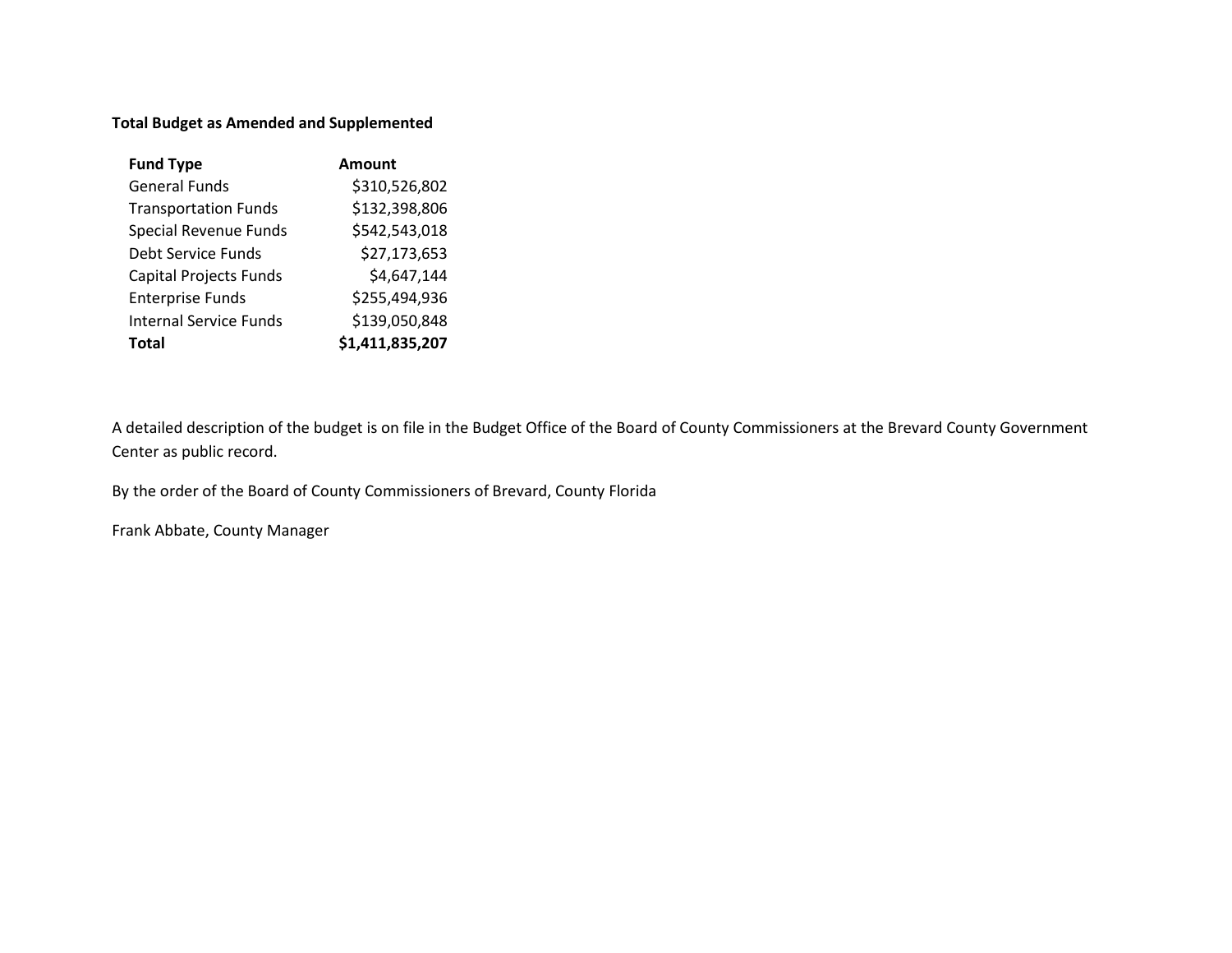Third Quarter Supplemental Budget Listing of Amendments

|                                    |                                        |             |                         | <b>BCR</b>    |              |
|------------------------------------|----------------------------------------|-------------|-------------------------|---------------|--------------|
| <b>Department</b>                  | <b>Description</b>                     | <b>Fund</b> | <b>Fund Type</b>        | <b>Number</b> | <b>Total</b> |
| <b>Central Services</b>            | <b>Asset Management</b>                | 0001        | General                 | 50014421      | \$11,615     |
| <b>Central Services</b>            | <b>Fleet Services</b>                  | 0001        | General                 | 50014635      | $-$203,427$  |
| <b>Central Services</b>            | <b>Fleet Services</b>                  | 0001        | General                 | 50014530      | \$96,000     |
| <b>Court Programs</b>              | <b>Judicial Branch</b>                 | 0001        | General                 | 50014674      | \$29,500     |
| <b>Court Programs</b>              | <b>State Attorney</b>                  | 0012        | General                 | 50014581      | \$143,901    |
| <b>Court Programs</b>              | <b>Judicial Branch</b>                 | 1392        | <b>Special Revenue</b>  | 50014570      | $-$3,246$    |
| <b>Court Programs</b>              | <b>Court Related Technology</b>        | 1400        | Special Revenue         | 50014579      | \$67,379     |
| <b>Court Programs</b>              | <b>State Court Facilities</b>          | 1402        | Special Revenue         | 50014675      | \$100,586    |
| <b>Emergency Management Office</b> | <b>Emergency Mgmt/Comm</b>             | 0005        | General                 | 50014420      | \$1,122      |
| <b>Emergency Management Office</b> | <b>Emergency Mgmt/Comm</b>             | 0005        | General                 | 50014578      | \$23,000     |
| <b>Emergency Management Office</b> | 800 Mhz Operating                      | 0031        | General                 | 50014419      | \$167,467    |
| <b>Emergency Management Office</b> | 800 Mhz Operating                      | 0031        | General                 | 50014577      | \$70,729     |
| <b>Emergency Management Office</b> | E911 Improvements                      | 1380        | Special Revenue         | 50014418      | \$1,200,781  |
| <b>Emergency Management Office</b> | 800 Mhz Surcharge                      | 1382        | <b>Special Revenue</b>  | 50014417      | \$87,064     |
| <b>Emergency Management Office</b> | 800 Mhz Reconfigure                    | 1383        | <b>Special Revenue</b>  | 50014416      | \$4,638      |
| <b>Emergency Management Office</b> | <b>EOC Project</b>                     | 1384        | <b>Special Revenue</b>  | 50014415      | \$234        |
| <b>Emergency Management Office</b> | 800Mhz Improvements                    | 3022        | <b>Capital Projects</b> | 50014414      | \$18,274     |
| <b>Fire Rescue Department</b>      | Fire Assessment                        | 1350        | Special Revenue         | 50014450      | \$0          |
| <b>Fire Rescue Department</b>      | <b>EMS</b>                             | 1351        | <b>Special Revenue</b>  | 50014452      | \$40,013     |
| <b>Fire Rescue Department</b>      | <b>EMS</b>                             | 1351        | <b>Special Revenue</b>  | 50014531      | \$610,000    |
| <b>Fire Rescue Department</b>      | <b>Fire Control MSTU</b>               | 1354        | <b>Special Revenue</b>  | 50014454      | \$0          |
| <b>Fire Rescue Department</b>      | <b>Public Safety Internal Support</b>  | 1360        | Special Revenue         | 50014458      | \$536,023    |
| <b>Fire Rescue Department</b>      | Dispatch                               | 1361        | Special Revenue         | 50014460      | \$123,563    |
| <b>Fire Rescue Department</b>      | Dispatch                               | 1361        | <b>Special Revenue</b>  | 50014645      | \$136,759    |
| <b>General Government</b>          | General Fund 0001                      | 0001        | General                 | 50014689      | \$6,614,154  |
| <b>General Government</b>          | General Fund 0002                      | 0002        | General                 | 50014687      | \$0          |
| Housing and Human Services         | <b>Community Resources</b>             | 0001        | General                 | 50014456      | \$60,000     |
| Housing and Human Services         | <b>Community Resources</b>             | 0001        | General                 | 50014475      | \$49,200     |
| Housing and Human Services         | Community Planning &<br>Revitalization | 0001        | General                 | 50014463      | $-$1,030$    |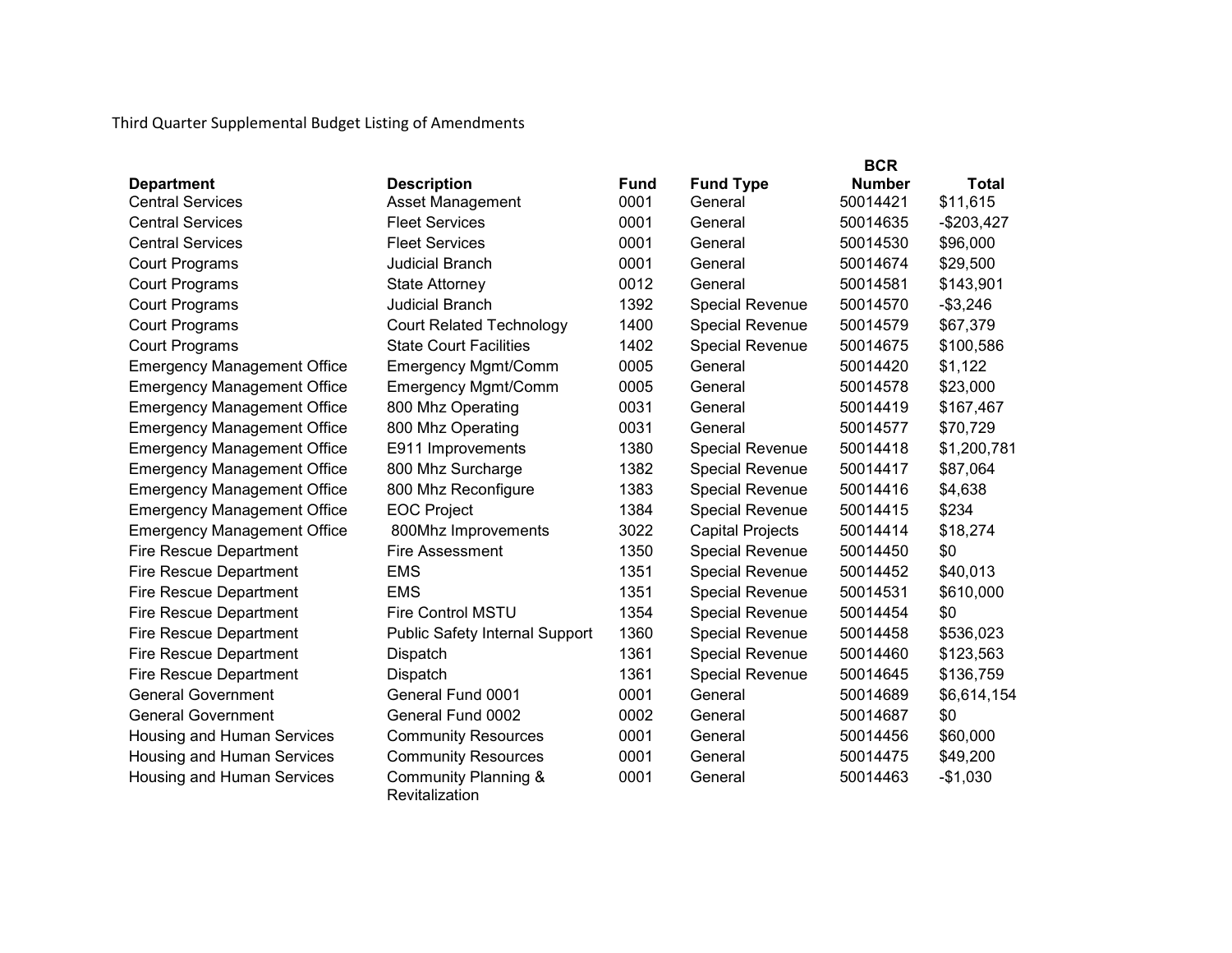|                                                        |                                                                         |                     |                             | <b>BCR</b>                |                          |
|--------------------------------------------------------|-------------------------------------------------------------------------|---------------------|-----------------------------|---------------------------|--------------------------|
| <b>Department</b><br><b>Housing and Human Services</b> | <b>Description</b><br><b>Community Planning &amp;</b><br>Revitalization | <b>Fund</b><br>0001 | <b>Fund Type</b><br>General | <b>Number</b><br>50014461 | <b>Total</b><br>\$11,543 |
| Housing and Human Services<br>Department               | <b>PILT Housing</b>                                                     | 0035                | General                     | 50014462                  | $-$16,632$               |
| Housing and Human Services<br>Department               | <b>Weatherization Grant</b>                                             | 1473                | Special Revenue             | 50014457                  | \$1,943                  |
| Housing and Human Services<br>Department               | Neighborhood Stabilization<br>Program                                   | 1474                | <b>Special Revenue</b>      | 50014459                  | \$213,015                |
| Housing and Human Services<br>Department               | <b>SHIP Trust Fund</b>                                                  | 1490                | Special Revenue             | 50014455                  | \$257,879                |
| <b>Human Resources</b>                                 | <b>Personnel Technical Services</b>                                     | 0001                | General                     | 50014477                  | \$30,000                 |
| <b>Human Resources</b>                                 | <b>Risk Management</b>                                                  | 5050                | <b>Internal Service</b>     | 50014408                  | $-$1,168,826$            |
| <b>Human Resources</b>                                 | <b>Employee Benefits</b>                                                | 5051                | <b>Internal Service</b>     | 50014410                  | \$2,909,903              |
| Information Technology                                 | Communications                                                          | 5011                | <b>Internal Service</b>     | 50014427                  | \$37,028                 |
| Information Technology                                 | Communications                                                          | 5011                | <b>Internal Service</b>     | 50014652                  | \$100,000                |
| Information Technology                                 | Communications                                                          | 5011                | <b>Internal Service</b>     | 50014638                  | \$465,000                |
| Law Library                                            | Law Library                                                             | 1405                | Special Revenue             | 50014673                  | \$0                      |
| <b>Library Services Department</b>                     | S Brevard/Micco Library<br>Endowment                                    | 1041                | <b>Special Revenue</b>      | 50014464                  | \$22,821                 |
| <b>Library Services Department</b>                     | Cocoa Library Endowment                                                 | 1043                | <b>Special Revenue</b>      | 50014468                  | \$2,934                  |
| <b>Library Services Department</b>                     | Cocoa Beach Library<br>Endowment                                        | 1044                | Special Revenue             | 50014469                  | $- $23,183$              |
| <b>Library Services Department</b>                     | W Melbourne Library<br>Endowment                                        | 1046                | <b>Special Revenue</b>      | 50014470                  | $-$4,406$                |
| <b>Library Services Department</b>                     | N Brevard Library Endowment                                             | 1049                | <b>Special Revenue</b>      | 50014471                  | \$2,798                  |
| <b>Library Services Department</b>                     | Satellite Beach Library<br>Endowment                                    | 1050                | <b>Special Revenue</b>      | 50014472                  | $-$1,457$                |
| <b>Library Services Department</b>                     | <b>Stone Community Library</b><br>Endowment                             | 1051                | <b>Special Revenue</b>      | 50014473                  | $-$1,154$                |
| <b>Library Services Department</b>                     | Suntree Library Endowment                                               | 1053                | <b>Special Revenue</b>      | 50014474                  | \$10,120                 |
| <b>Library Services Department</b>                     | <b>Library Services</b>                                                 | 1070                | <b>Special Revenue</b>      | 50014476                  | \$1,337,206              |
| Merritt Island Redevelopment<br>Agency                 | MI Redevelopment Agency                                                 | 1510                | <b>Special Revenue</b>      | 50014659                  | \$1,088,554              |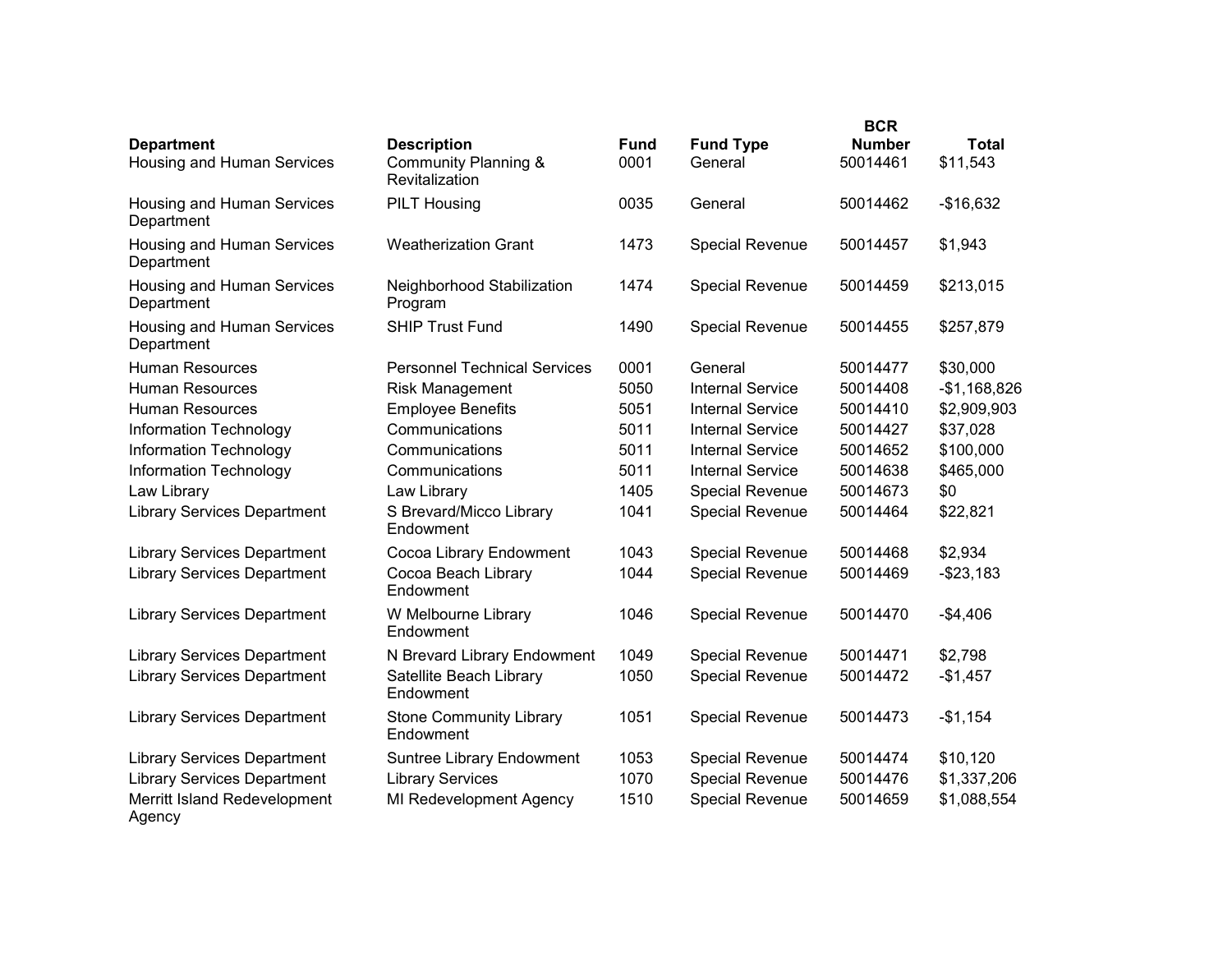|                                                         |                                                |                     |                                            | <b>BCR</b>                |                             |
|---------------------------------------------------------|------------------------------------------------|---------------------|--------------------------------------------|---------------------------|-----------------------------|
| <b>Department</b><br><b>Mosquito Control Department</b> | <b>Description</b><br>Mosquito Control - Local | <b>Fund</b><br>1090 | <b>Fund Type</b><br><b>Special Revenue</b> | <b>Number</b><br>50014644 | <b>Total</b><br>$-$175,921$ |
| Natural Resources Management<br>Department              | <b>Natural Resources</b><br>Management Div     | 0004                | General                                    | 50014655                  | \$396,887                   |
| Natural Resources Management<br>Department              | <b>Natural Resources</b><br>Management Div     | 0004                | General                                    | 50014499                  | \$95,424                    |
| Natural Resources Management<br>Department              | Beach & Coastal Projects                       | 0032                | General                                    | 50014533                  | $-$23,357$                  |
| Natural Resources Management<br>Department              | Surface Water MSBU Dist 1                      | 1111                | <b>Special Revenue</b>                     | 50014571                  | \$1,838,757                 |
| Natural Resources Management<br>Department              | Surface Water MSBU Dist 2                      | 1112                | Special Revenue                            | 50014573                  | \$688,830                   |
| Natural Resources Management<br>Department              | Surface Water MSBU Dist 3                      | 1113                | <b>Special Revenue</b>                     | 50014574                  | \$1,015,828                 |
| Natural Resources Management<br>Department              | Surface Water MSBU Dist 4                      | 1114                | <b>Special Revenue</b>                     | 50014575                  | -\$396,859                  |
| Natural Resources Management<br>Department              | Surface Water MSBU Dist 5                      | 1115                | <b>Special Revenue</b>                     | 50014576                  | \$83,987                    |
| Natural Resources Management<br>Department              | <b>SOIRL Sales Tax Rev</b>                     | 1260                | <b>Special Revenue</b>                     | 50014524                  | \$1,998,716                 |
| <b>Natural Resources Management</b><br>Department       | <b>Environmental Trust</b>                     | 1396                | <b>Special Revenue</b>                     | 50014595                  | \$2,468                     |
| North Brevard Economic<br>Development Zone              | North Brevard Economic Zone                    | 1520                | Special Revenue                            | 50014424                  | \$3,387,342                 |
| Parks and Recreation Department                         | Parks & Recreation District 4                  | 0016                | General                                    | 50014598                  | $-$425,136$                 |
| Parks and Recreation Department                         | Parks & Recreation District 4                  | 0016                | General                                    | 50014596                  | \$405,000                   |
| Parks and Recreation Department                         | <b>Wickham Park</b>                            | 0017                | General                                    | 50014618                  | -\$908,921                  |
| Parks and Recreation Department                         | Manatee Hammock Park                           | 0022                | General                                    | 50014601                  | \$35,092                    |
| Parks and Recreation Department                         | Long Point Park                                | 0023                | General                                    | 50014619                  | $- $34,360$                 |
| Parks and Recreation Department                         | Parks & Recreation District 1                  | 1010                | Special Revenue                            | 50014602                  | \$414,000                   |
| Parks and Recreation Department                         | Parks & Recreation District 1                  | 1010                | <b>Special Revenue</b>                     | 50014603                  | $-$ \$336,113               |
| Parks and Recreation Department                         | Parks & Recreation District 1                  | 1010                | <b>Special Revenue</b>                     | 50014604                  | $-$ \$66,192                |
| Parks and Recreation Department                         | PSJ/Can Groves MSTU                            | 1011                | <b>Special Revenue</b>                     | 50014605                  | $-$142,305$                 |
| <b>Parks and Recreation Department</b>                  | <b>Parks Area South Operations</b>             | 1019                | <b>Special Revenue</b>                     | 50014639                  | \$1,630,730                 |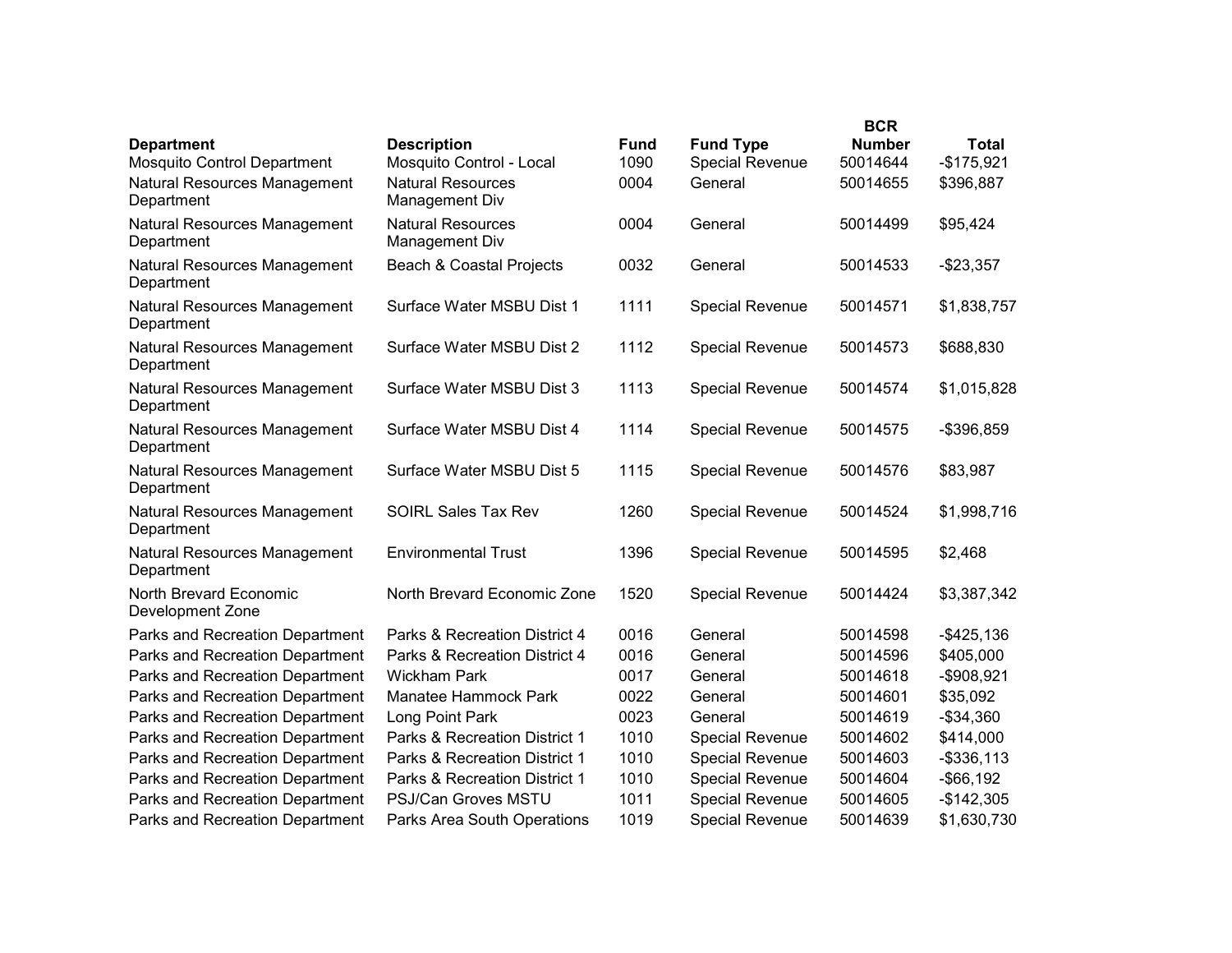|                                                      |                                                   |              |                                            | <b>BCR</b>                |                    |
|------------------------------------------------------|---------------------------------------------------|--------------|--------------------------------------------|---------------------------|--------------------|
| <b>Department</b><br>Parks and Recreation Department | <b>Description</b><br>Parks Area South Operations | Fund<br>1019 | <b>Fund Type</b><br><b>Special Revenue</b> | <b>Number</b><br>50014649 | Total<br>\$299,525 |
| Parks and Recreation Department                      | MI Parks Ref MSTU                                 | 1020         | Special Revenue                            | 50014599                  | \$201,044          |
| Parks and Recreation Department                      | Parks & Recreation District 4                     | 1030         | <b>Special Revenue</b>                     | 50014600                  | \$752,169          |
| Parks and Recreation Department                      | <b>EELS Ad Valorem</b>                            | 1610         | Special Revenue                            | 50014607                  | \$173,912          |
| Parks and Recreation Department                      | EELS-                                             | 1612         | <b>Special Revenue</b>                     | 50014608                  | \$9,307            |
| Parks and Recreation Department                      | Ltd AdVal Tax Bonds 2002                          | 2030         | <b>Debt Service</b>                        | 50014611                  | \$173,563          |
| Parks and Recreation Department                      | North Parks Referendum Debt                       | 2040         | <b>Debt Service</b>                        | 50014612                  | \$64,733           |
| Parks and Recreation Department                      | <b>Merritt Island Parks</b><br>Referendum Debt    | 2042         | <b>Debt Service</b>                        | 50014613                  | \$66,273           |
| Parks and Recreation Department                      | South Parks Referendum Debt                       | 2044         | <b>Debt Service</b>                        | 50014614                  | \$224,837          |
| Parks and Recreation Department                      | FBIP - Parks & Rec County<br>Wide                 | 3113         | <b>Capital Projects</b>                    | 50014615                  | \$280,483          |
| Parks and Recreation Department                      | North Parks Referendum<br>Projects                | 3140         | <b>Capital Projects</b>                    | 50014616                  | \$6,565            |
| Parks and Recreation Department                      | South Parks Referendum<br>Projects                | 3143         | <b>Capital Projects</b>                    | 50014650                  | \$86,398           |
| Parks and Recreation Department                      | Merritt Island & Beaches                          | 3152         | <b>Capital Projects</b>                    | 50014617                  | $-$13,424$         |
| Parks and Recreation Department                      | District 3 Beach and Riverfront                   | 3154         | <b>Capital Projects</b>                    | 50014651                  | \$24,525           |
| Parks and Recreation Department                      | EELS - South                                      | 3216         | <b>Capital Projects</b>                    | 50014609                  | \$5,598            |
| Parks and Recreation Department                      | Limited Ad Valorem 2004                           | 3219         | <b>Capital Projects</b>                    | 50014610                  | \$80,368           |
| Parks and Recreation Department                      | <b>Golf Operations</b>                            | 4311         | Enterprise                                 | 50014606                  | \$17,208           |
| <b>Planning and Development</b><br>Department        | <b>Central Cashier Collections</b>                | 0009         | General                                    | 50014484                  | $-$43,360$         |
| <b>Planning and Development</b><br>Department        | Licensing Regulation &<br>Enforcement             | 0027         | General                                    | 50014512                  | $-$30,535$         |
| <b>Planning and Development</b><br>Department        | <b>Land Development</b>                           | 0030         | General                                    | 50014513                  | \$72,785           |
| <b>Planning and Development</b><br>Department        | Library Impact Fee                                | 1075         | Special Revenue                            | 50014514                  | \$26,417           |
| <b>Planning and Development</b><br>Department        | Library Impact Fee                                | 1075         | Special Revenue                            | 50014591                  | \$0                |
| <b>Planning and Development</b><br>Department        | <b>Building Code Compliance</b>                   | 1080         | <b>Special Revenue</b>                     | 50014532                  | $-$319,400$        |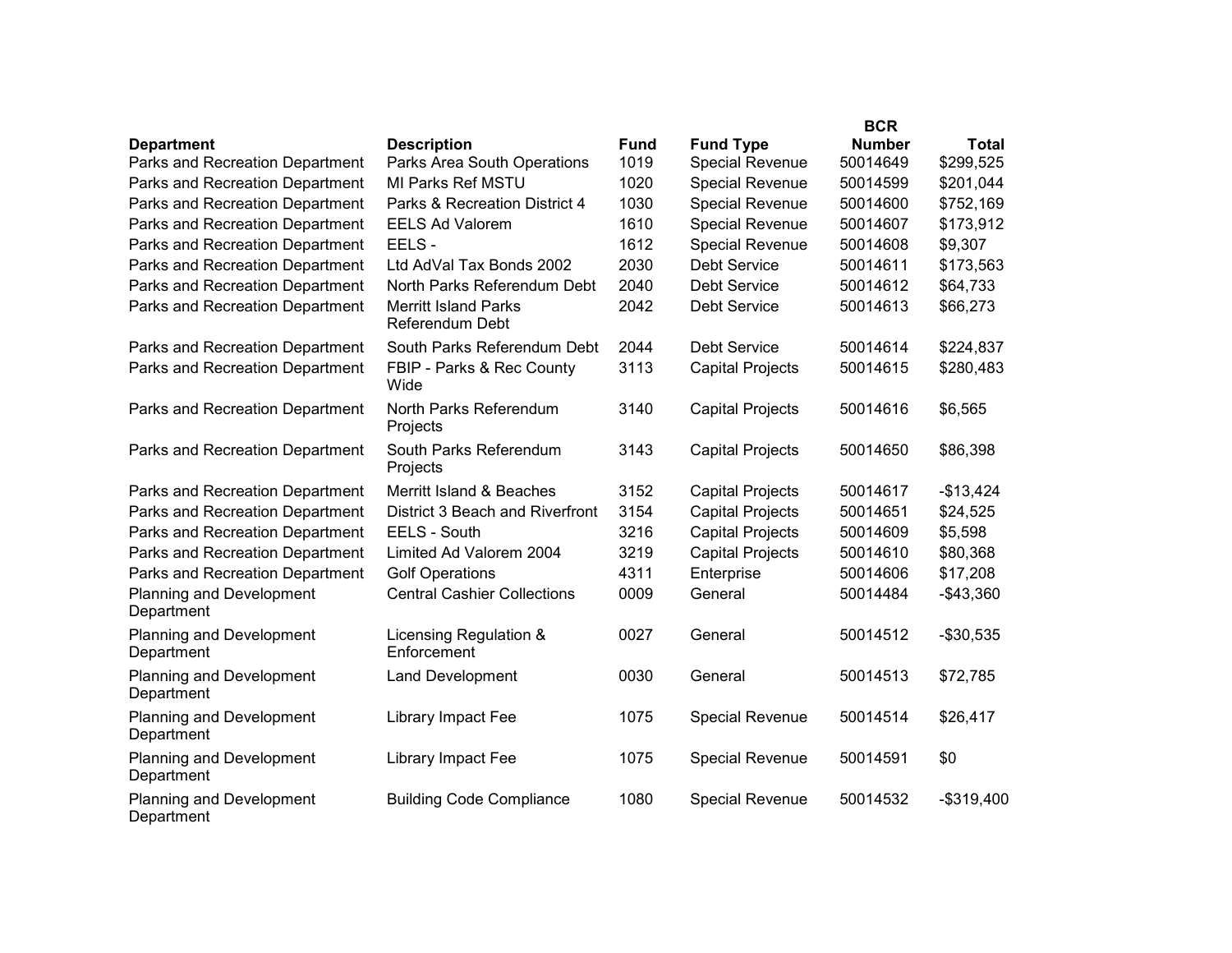|                                                             |                                                 |                     |                                             | <b>BCR</b>                |                         |
|-------------------------------------------------------------|-------------------------------------------------|---------------------|---------------------------------------------|---------------------------|-------------------------|
| <b>Department</b><br>Planning and Development<br>Department | <b>Description</b><br>Impact Fee Administration | <b>Fund</b><br>1200 | <b>Fund Type</b><br>Transportation<br>Trust | <b>Number</b><br>50014528 | <b>Total</b><br>\$2,529 |
| <b>Planning and Development</b><br>Department               | Impact Fee Administration                       | 1200                | Transportation<br>Trust                     | 50014550                  | $-$29,775$              |
| <b>Planning and Development</b><br>Department               | <b>Transportation Impact Fee Dist</b><br>8      | 1208                | Transportation<br>Trust                     | 50014515                  | \$45,454                |
| <b>Planning and Development</b><br>Department               | <b>Transportation Impact Fee Dist</b><br>8      | 1208                | Transportation<br>Trust                     | 50014551                  | \$326                   |
| <b>Planning and Development</b><br>Department               | <b>Transportation Impact Fee Dist</b><br>9      | 1209                | Transportation<br>Trust                     | 50014516                  | $-$47,293$              |
| Planning and Development<br>Department                      | <b>Transportation Impact Fee Dist</b><br>9      | 1209                | Transportation<br>Trust                     | 50014552                  | \$6,768                 |
| Planning and Development<br>Department                      | <b>Transportation Impact Fee</b><br><b>NML</b>  | 1211                | Transportation<br>Trust                     | 50014517                  | \$192,692               |
| <b>Planning and Development</b><br>Department               | <b>Transportation Impact Fee</b><br><b>NML</b>  | 1211                | Transportation<br>Trust                     | 50014553                  | \$3,300                 |
| Planning and Development<br>Department                      | <b>Transportation Impact Fee</b><br><b>CML</b>  | 1212                | Transportation<br>Trust                     | 50014518                  | \$656,905               |
| Planning and Development<br>Department                      | <b>Transportation Impact Fee</b><br><b>CML</b>  | 1212                | Transportation<br>Trust                     | 50014554                  | \$16,418                |
| Planning and Development<br>Department                      | <b>Transportation Impact Fee</b><br><b>SML</b>  | 1213                | Transportation<br>Trust                     | 50014519                  | $-$903,028$             |
| Planning and Development<br>Department                      | <b>Transportation Impact Fee</b><br><b>SML</b>  | 1213                | Transportation<br>Trust                     | 50014555                  | \$12,135                |
| <b>Planning and Development</b><br>Department               | <b>Education Facilities IF North</b>            | 1255                | Special Revenue                             | 50014520                  | \$1,343,140             |
| Planning and Development<br>Department                      | <b>Education Facilities IF North</b>            | 1255                | <b>Special Revenue</b>                      | 50014547                  | \$1,425,000             |
| <b>Planning and Development</b><br>Department               | <b>Education Facilities IF North</b>            | 1255                | <b>Special Revenue</b>                      | 50014556                  | \$0                     |
| <b>Planning and Development</b><br>Department               | <b>Education Facilities IF South</b>            | 1256                | <b>Special Revenue</b>                      | 50014521                  | \$5,691,872             |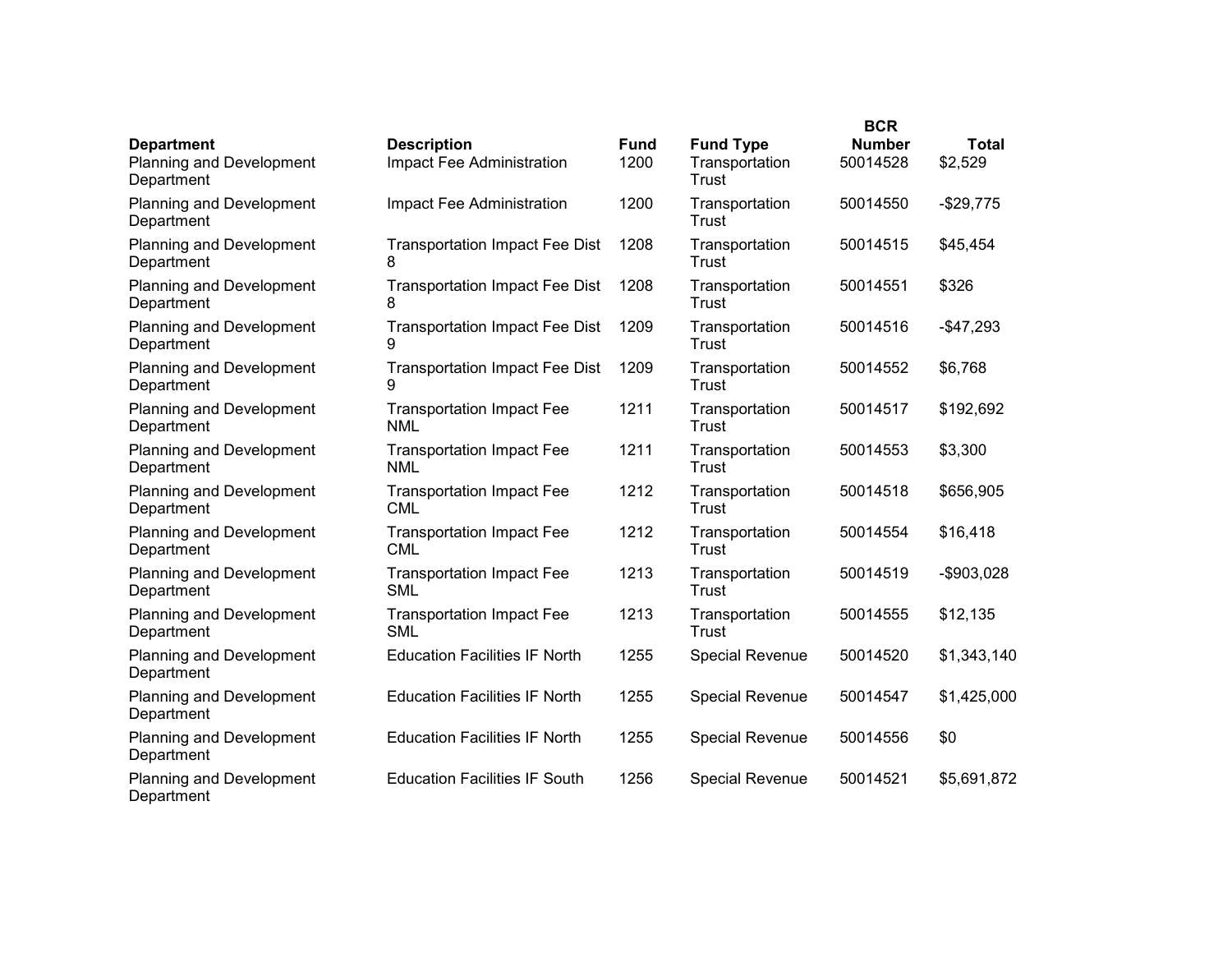| <b>Department</b>                             | <b>Description</b>                              | <b>Fund</b> | <b>Fund Type</b>        | <b>BCR</b><br><b>Number</b> | <b>Total</b> |
|-----------------------------------------------|-------------------------------------------------|-------------|-------------------------|-----------------------------|--------------|
| <b>Planning and Development</b><br>Department | <b>Education Facilities IF South</b>            | 1256        | <b>Special Revenue</b>  | 50014557                    | \$0          |
| <b>Planning and Development</b><br>Department | Fire Rescue Impact Fee                          | 1310        | <b>Special Revenue</b>  | 50014522                    | $-$3,107$    |
| <b>Planning and Development</b><br>Department | Fire Rescue Impact Fee                          | 1310        | <b>Special Revenue</b>  | 50014567                    | \$0          |
| <b>Planning and Development</b><br>Department | <b>Emergency Services Impact</b><br>Fees Dist 3 | 1313        | <b>Special Revenue</b>  | 50014529                    | \$1,417      |
| <b>Planning and Development</b><br>Department | <b>Emergency Services Impact</b><br>Fees Dist 3 | 1313        | <b>Special Revenue</b>  | 50014582                    | \$0          |
| <b>Planning and Development</b><br>Department | <b>Correctional Impact Fees</b>                 | 1320        | <b>Special Revenue</b>  | 50014525                    | -\$389,080   |
| Planning and Development<br>Department        | <b>Correctional Impact Fees</b>                 | 1320        | Special Revenue         | 50014583                    | \$0          |
| <b>Planning and Development</b><br>Department | <b>Emergency Services Impact</b><br>Fees ML     | 1330        | Special Revenue         | 50014534                    | \$1,709      |
| <b>Planning and Development</b><br>Department | <b>Emergency Services Impact</b><br>Fees ML     | 1330        | <b>Special Revenue</b>  | 50014597                    | \$0          |
| <b>Planning and Development</b><br>Department | <b>Emergency Services Impact</b><br>Fees Viera  | 1331        | Special Revenue         | 50014527                    | \$1,327      |
| <b>Public Safety Department</b>               | <b>Medical Examiner</b>                         | 0001        | General                 | 50014646                    | \$96,784     |
| <b>Public Safety Department</b>               | <b>Driver Education Safety Trust</b>            | 1370        | <b>Special Revenue</b>  | 50014647                    | \$88,993     |
| <b>Public Safety Department</b>               | Drug Abuse Trust                                | 1395        | Special Revenue         | 50014648                    | $-$14,152$   |
| <b>Public Works Department</b>                | Facilities                                      | 0001        | General                 | 50014633                    | \$1,175,000  |
| <b>Public Works Department</b>                | <b>Facilities</b>                               | 0001        | General                 | 50014634                    | \$350,000    |
| <b>Public Works Department</b>                | Traffic                                         | 0002        | General                 | 50014535                    | \$330,000    |
| <b>Public Works Department</b>                | Road & Bridge MSTU Dist 1                       | 1131        | Transportation<br>Trust | 50014536                    | \$1,096,220  |
| <b>Public Works Department</b>                | Road & Bridge MSTU Dist 2                       | 1132        | Transportation<br>Trust | 50014543                    | \$238,726    |
| <b>Public Works Department</b>                | Road & Bridge MSTU Dist 3                       | 1133        | Transportation<br>Trust | 50014640                    | \$321,215    |
| <b>Public Works Department</b>                | Road & Bridge MSTU Dist 4                       | 1134        | Transportation<br>Trust | 50014539                    | \$579,585    |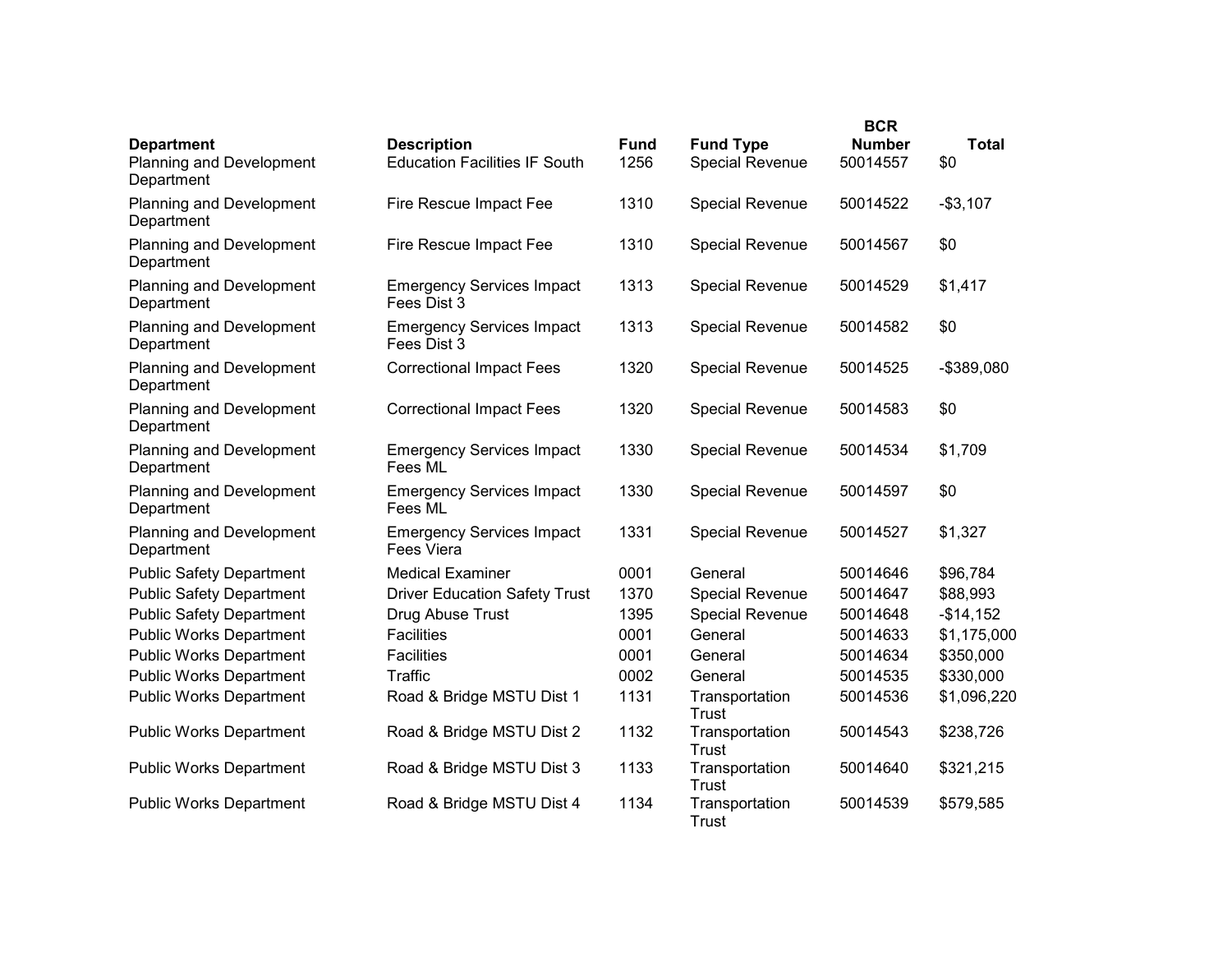|                                |                                                     |             |                                | <b>BCR</b>    |               |
|--------------------------------|-----------------------------------------------------|-------------|--------------------------------|---------------|---------------|
| <b>Department</b>              | <b>Description</b>                                  | <b>Fund</b> | <b>Fund Type</b>               | <b>Number</b> | <b>Total</b>  |
| <b>Public Works Department</b> | Road & Bridge MSTU Dist 5                           | 1135        | Transportation<br>Trust        | 50014540      | \$724,200     |
| <b>Public Works Department</b> | Road & Bridge MSTU Dist 4<br>MI                     | 1136        | Transportation<br>Trust        | 50014544      | $-$274,307$   |
| <b>Public Works Department</b> | Road & Bridge MSTU-Bches-<br>Dis 4                  | 1137        | Transportation<br>Trust        | 50014545      | \$485,594     |
| <b>Public Works Department</b> | R & B Dist 2 Dredging                               | 1138        | Transportation<br>Trust        | 50014546      | \$292,963     |
| <b>Public Works Department</b> | <b>LOGT Engineer Projects Mgmt</b>                  | 1160        | Transportation<br>Trust        | 50014549      | \$2,362,688   |
| <b>Public Works Department</b> | <b>LOGT Bonds</b>                                   | 1161        | Transportation<br>Trust        | 50014566      | \$7,849       |
| <b>Public Works Department</b> | Pineda Causeway Extension                           | 1162        | Transportation<br>Trust        | 50014568      | \$546,386     |
| <b>Public Works Department</b> | Sea Ray Bridge Project                              | 1167        | Transportation<br>Trust        | 50014677      | \$805,000     |
| <b>Public Works Department</b> | Transportation<br>Reimbursements                    | 1168        | Transportation<br>Trust        | 50014558      | \$2,320,530   |
| <b>Public Works Department</b> | 5th & 6th Gasoline Tax                              | 1170        | Transportation<br>Trust        | 50014686      | \$1,422,077   |
| <b>Public Works Department</b> | 5th & 6th Gasoline Tax                              | 1170        | Transportation<br>Trust        | 50014588      | $-$1,500,000$ |
| <b>Public Works Department</b> | <b>Constitutional Gas Tax Debt</b><br>Service       | 1176        | Transportation<br>Trust        | 50014682      | \$0           |
| <b>Public Works Department</b> | <b>County Transportation Trust</b>                  | 1180        | Transportation<br>Trust        | 50014548      | \$4,296,694   |
| <b>Public Works Department</b> | <b>County Transportation Trust</b>                  | 1180        | Transportation<br><b>Trust</b> | 50014685      | \$1,500,000   |
| <b>Public Works Department</b> | <b>County Transportation Trust</b>                  | 1180        | Transportation<br>Trust        | 50014676      | \$2,695,000   |
| <b>Public Works Department</b> | Cit of Cocoa - Barnes                               | 1189        | Transportation<br>Trust        | 50014560      | \$0           |
| <b>Public Works Department</b> | <b>Transportation Impact Fee</b><br>Projects Dist 8 | 1228        | Transportation<br>Trust        | 50014561      | \$6,853       |
| <b>Public Works Department</b> | <b>Transportation Impact Fee</b><br>Projects Dist 9 | 1229        | Transportation<br>Trust        | 50014562      | $-$13,828$    |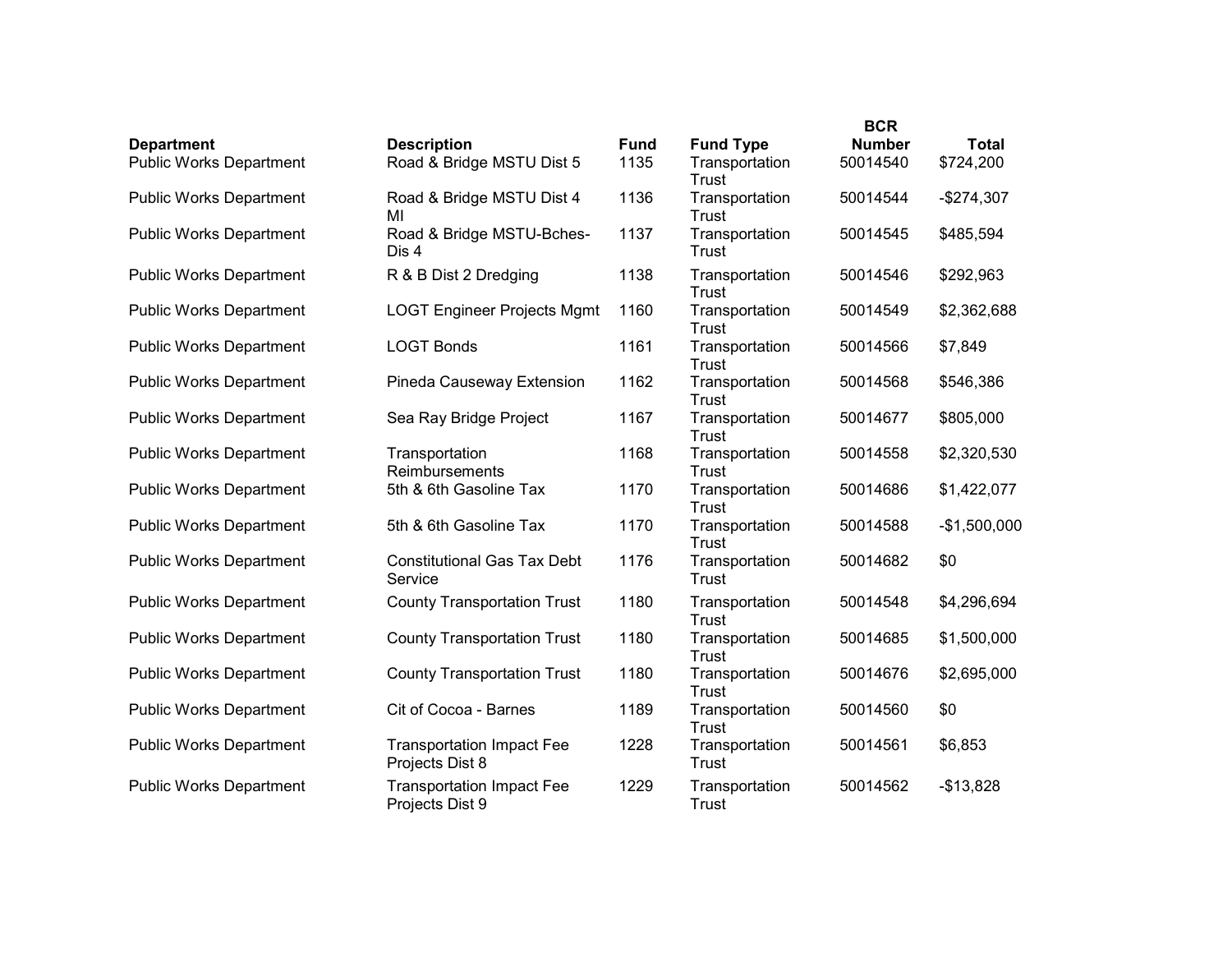|                                                     |                                                                           |                     | <b>BCR</b>                                         |                           |                          |  |
|-----------------------------------------------------|---------------------------------------------------------------------------|---------------------|----------------------------------------------------|---------------------------|--------------------------|--|
| <b>Department</b><br><b>Public Works Department</b> | <b>Description</b><br><b>Transportation Impact Fee Proj</b><br>N Mainland | <b>Fund</b><br>1230 | <b>Fund Type</b><br>Transportation<br><b>Trust</b> | <b>Number</b><br>50014563 | <b>Total</b><br>\$66,706 |  |
| <b>Public Works Department</b>                      | Transportation Impact Fee Proj<br>C Mainland                              | 1231                | Transportation<br>Trust                            | 50014683                  | $-$100,000$              |  |
| <b>Public Works Department</b>                      | <b>Transportation Impact Fee Proj</b><br>C Mainland                       | 1231                | Transportation<br>Trust                            | 50014564                  | \$5,626                  |  |
| <b>Public Works Department</b>                      | <b>Transportation Impact Fee Proj</b><br>S Mainland                       | 1232                | Transportation<br>Trust                            | 50014684                  | \$100,000                |  |
| <b>Public Works Department</b>                      | <b>Transportation Impact Fee Proj</b><br>S Mainland                       | 1232                | Transportation<br>Trust                            | 50014565                  | \$858,161                |  |
| <b>Public Works Department</b>                      | <b>Governmental Grants</b>                                                | 1700                | <b>Special Revenue</b>                             | 50014594                  | \$399,000                |  |
| <b>Sheriff's Office</b>                             | <b>General Fund - SCAAP</b>                                               | 0001                | General                                            | 50014670                  | \$295,573                |  |
| <b>Sheriff's Office</b>                             | General Fund - Workers Comp<br>Reimb                                      | 0001                | General                                            | 50014665                  | \$4,416                  |  |
| <b>Sheriff's Office</b>                             | General Fund - Capital Lease                                              | 0001                | General                                            | 50014663                  | \$256,897                |  |
| <b>Sheriff's Office</b>                             | General Fund -<br>Reimbursements                                          | 0001                | General                                            | 50014661                  | \$1,582,193              |  |
| <b>Sheriff's Office</b>                             | Sheriff's Countywide MSTU                                                 | 1410                | Special Revenue                                    | 50014669                  | \$1,392,849              |  |
| <b>Sheriff's Office</b>                             | Sheriff's Countywide MSTU                                                 | 1410                | Special Revenue                                    | 50014666                  | \$160,725                |  |
| <b>Sheriff's Office</b>                             | Inmate Commissary/Welfare                                                 | 1416                | <b>Special Revenue</b>                             | 50014664                  | \$520,000                |  |
| Solid Waste Mgmt Department                         | Solid Waste Mgmt Debt O & M                                               | 4010                | Enterprise                                         | 50014627                  | $-$2,006,606$            |  |
| Solid Waste Mgmt Department                         | Solid Waste Mgmt Debt R & R                                               | 4011                | Enterprise                                         | 50014628                  | \$2,162,078              |  |
| Solid Waste Mgmt Department                         | Solid Waste Impact Fees                                                   | 4013                | Enterprise                                         | 50014629                  | \$852,663                |  |
| Solid Waste Mgmt Department                         | <b>SWMD Landfill Mgmt Escrow</b>                                          | 4014                | Enterprise                                         | 50014630                  | \$319,055                |  |
| Solid Waste Mgmt Department                         | Solid Waste Mgmt Dept Debt<br>Service                                     | 4018                | Enterprise                                         | 50014641                  | $-$3,741$                |  |
| Solid Waste Mgmt Department                         | Solid Waste Mgmt Mandatory<br>Collections                                 | 4110                | Enterprise                                         | 50014632                  | -\$333,070               |  |
| Space Coast Area Transit                            | Space Coast Area Transit                                                  | 4130                | Enterprise                                         | 50014482                  | $-$208,112$              |  |
| Space Coast Area Transit                            | Space Coast Area Transit -<br><b>Capital Improvements</b>                 | 4140                | Enterprise                                         | 50014481                  | \$79,146                 |  |
| <b>Space Coast Government</b><br>Television         | <b>Space Coast Government</b><br>Television                               | 0001                | General                                            | 50014668                  | \$6,587                  |  |